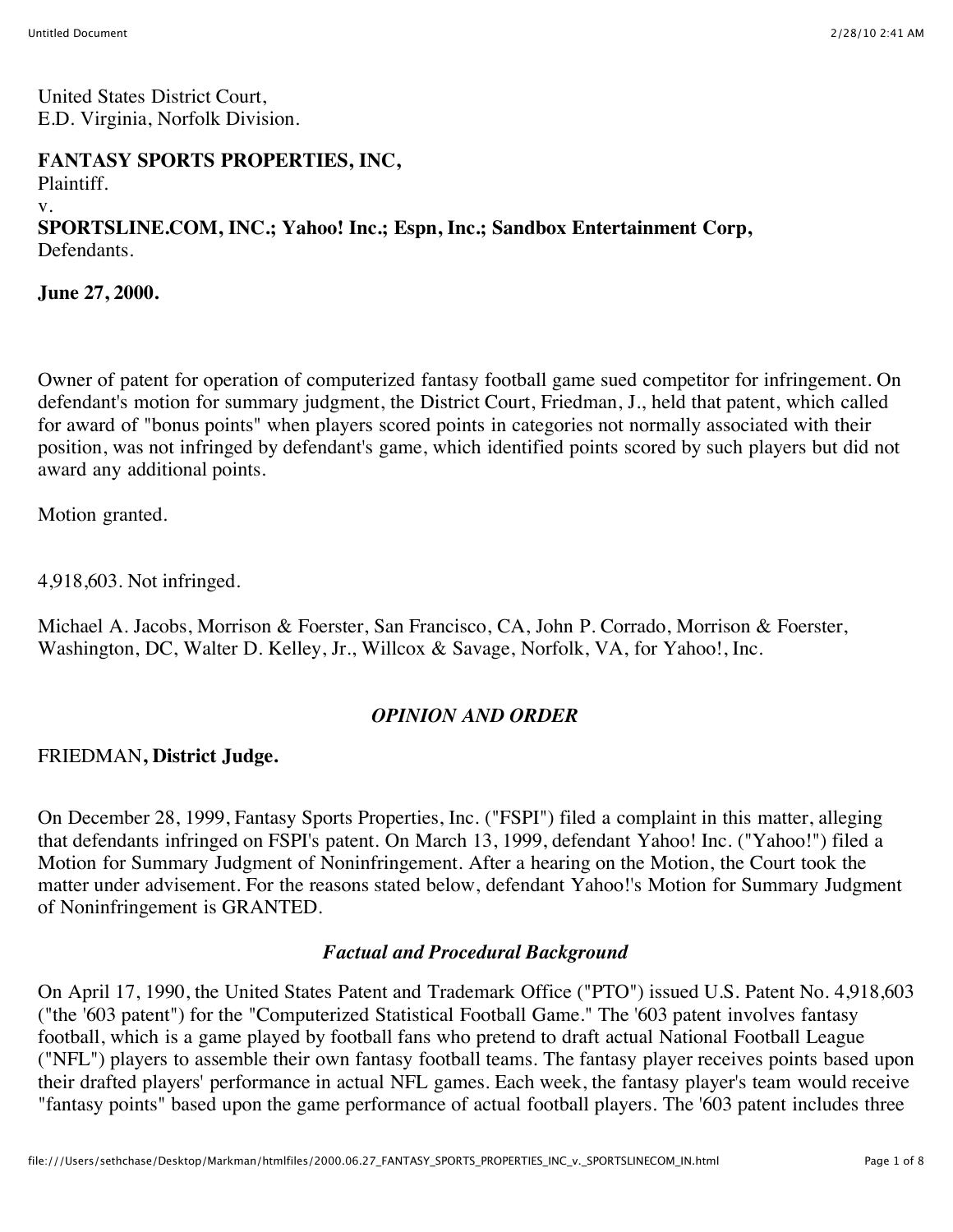claims: independent claim 1 and dependent claims 2 and 3. Independent claim 1 states as follows:

A computer for playing football based upon actual football games, comprising:

means for setting up individual football franchises;

means for drafting actual football players into said franchises;

means for selecting starting player rosters from said actual football players;

means for trading said actual football players;

means for scoring performances of said actual football players based upon actual game scores such that franchises automatically calculate a composite win or loss score from a total of said individual actual football players' scores;

said players' scores are for quarterbacks, running backs and pass receivers in a first group and kickers in a second group; and

wherein said players in said first and second groups receive bonus points.

Col. 16, ll. 11-28.

FSPI alleges that Yahoo! "has infringed at least claims 1 and 2 of the '603 Patent through, among other activities, the operation, promotion, use, sale and offer for sale of services relating to 'Yahoo! Fantasy Football.' " Complaint, at para. 10.

At issue in this Motion is independent claim 1's limitation "wherein said players in said first and second groups receive bonus points." Col. 16, ll. 27-28. The patent specification states that "computerized football points are awarded for touchdowns, field goals, and points after touchdowns," whereas, "[b]onus points also are awarded based upon the difficulty of the play. Factors contributing to the difficulty measure include yardage and the rarity of play." Col. 13, ll. 20-25. The patent specification states that bonus points are awarded under the following circumstances: 1) a quarterback "who receives a pass or runs for the touchdown," col. 13, ll. 44-45; 2) a running back "when he has either thrown or received the touchdown pass," col. 13, ll. 45-46; 3) a pass receiver "for passing the ball or running for the touchdown," col. 13, ll. 48-49; 4) "fumbles that result in touchdowns," col. 13, ll. 61-62; 5) "lateral recoveries in the end zone," col. 13, ll. 62-63; and 6) "when a kicker scores a touchdown." Col. 14, l. 6. The central issue in dispute on Yahoo!'s Motion for Summary Judgment is the awarding of bonus points when a kicker scores a touchdown.

During the prosecution of the '603 patent, the applicants disclosed to the PTO several prior art publications, including the "All-Pro Yearbook-1987," which is referred to in the history as the "Fantasy Football Magazine." *See* Information Disclosure Statement. During the prosecution of the '603 patent, the patent examiner rejected numerous claims as unpatentable over the 1987 Fantasy Football Magazine. *See* Office Action. The patent examiner stated that "Claims 13-15 [now claims 1-3] are found allowable over cited art since the Examiner fails to find reference to award of bonus points for players of first and second groups in the prior art." Id., at 11. In their response amendment, the applicants incorporated the "bonus points"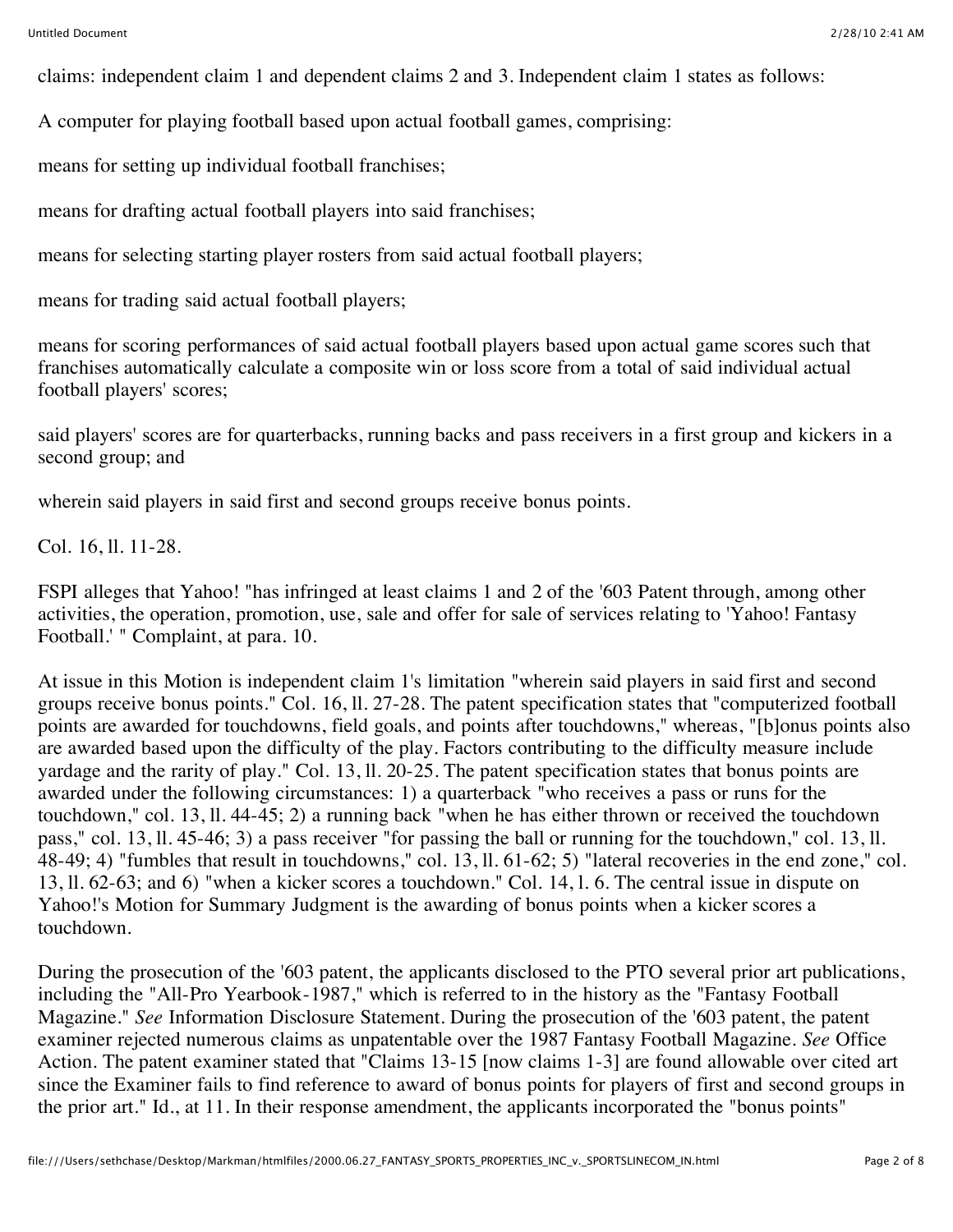limitation into the amended claims and did not refute the conclusion that "bonus points" as used in the claims of the '603 patent were not disclosed in the 1987 Fantasy Football Magazine prior art. *See* Amendment, at 2, 6.

The Yahoo! 1999 Fantasy Football game does include the award of "miscellaneous points" to kickers who score touchdowns: "Points coming from categories not normally associated with a player's position (e.g., a kicker who throws a touchdown pass) are called miscellaneous points and are indicated by an \* to the right of a player's point total." Yahoo! Sports Fantasy Football (visited Dec. 12, 1999) <http: www.yahoo.com/ football/ frules>. During the hearing, Yahoo! asserted that the designation of a point as a "miscellaneous point" with the addition of an \* served merely as a presentation mechanism and not as a scoring mechanism. "Miscellaneous points" are not additional points for a particular play, they simply appear with an \* on a player's score sheet. Yahoo!'s 1999 Fantasy Football game awards points according to the result achieved and not based on a player's position.

Yahoo! has offered Fantasy Football only since 1998. During 1998, Yahoo!'s game was owned and operated by co-defendant Sandbox Entertainment Corp. ("Sandbox"). During 1999, Yahoo! owned and operated its own game. There are two separate fantasy football games involved in Yahoo!'s Motion for Summary Judgment: 1) Yahoo!'s 1999 Fantasy Football game; and 2) Sandbox's 1998 Full Fantasy Football game. The reference to "miscellaneous points" is only found in Yahoo!'s 1999 game and not in Sandbox's 1998 game.

The prior art 1987 Fantasy Football Magazine's scoring system is based on the principle that "[i]f your player scores, you get points." *See* Yahoo!'s Exh. C, at 2. It utilizes the "basic scoring system, awarding points as follows: "touchdown = 6 points; field goal = 3 points; extra point = 1 point; and, safety = 2 points." Id. It also allows for variations, such as allowing points for yardage as well as scoring. *See* id. The patent examiner considered the 1987 Fantasy Football Magazine in concluding that the prior art did not contain a reference to "bonus points for players of first and second groups." Office Action, at 11. Accordingly, none of the scoring methods disclosed in the 1987 Fantasy Football Magazine prior art award bonus points in a manner contemplated by the '603 patent.

#### *Analysis*

# *I. Standard of Review*

In patent cases, as well as in all other cases, summary judgment is appropriate when it is apparent from the entire record, viewed in light most favorable to the non-moving party, that there are no genuine disputes of material fact. *See, e.g.,* Clark v. Alexander, 85 F.3d 146, 150 (4th Cir.1996); *see also* Celotex Corp. v. Catrett, 477 U.S. 317, 322-24, 106 S.Ct. 2548, 91 L.Ed.2d 265 (1986); United States v. Diebold, 369 U.S. 654, 655, 82 S.Ct. 993, 8 L.Ed.2d 176 (1962). When a court declines to grant summary judgment, sufficient evidence must exist favoring the nonmoving party which would allow a reasonable jury to return a verdict for that party. *See* Anderson v. Liberty Lobby, Inc., 477 U.S. 242, 250, 106 S.Ct. 2505, 91 L.Ed.2d 202 (1986).

[1] A properly supported motion for summary judgment may not be defeated by "the mere existence of some alleged factual dispute between the parties." Id. at 247-48, 106 S.Ct. 2505. The requirement is that there are no genuine issues of material fact. *See id.* Entry of summary judgment is mandated "against a party who fails to make a sufficient showing to establish the existence of an element essential to that party's case, and on which that party will bear the burden of proof at trial." Celotex, 477 U.S. at 322, 106 S.Ct. 2548.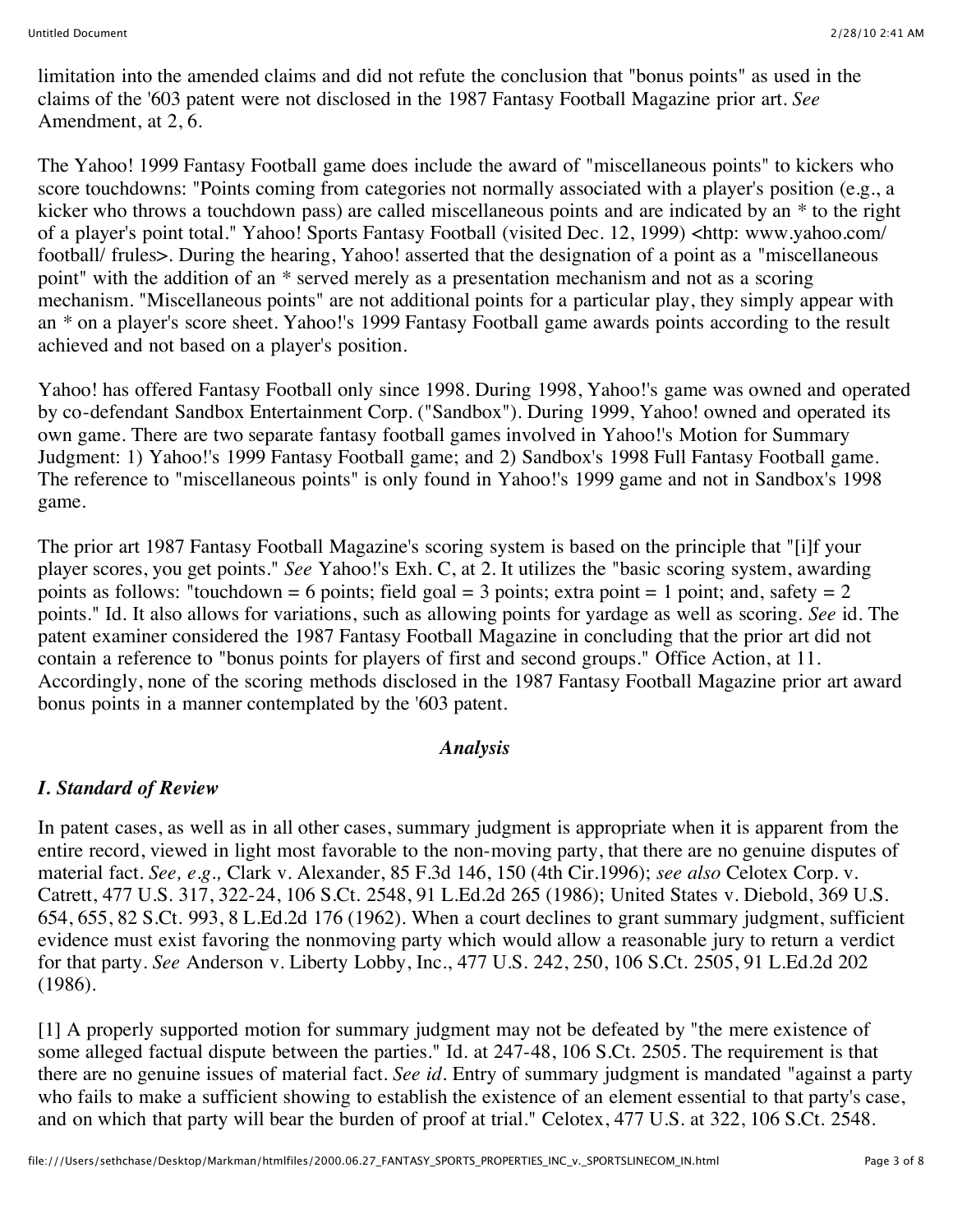Although an infringement analysis usually involves both questions of fact and issues of law, summary judgment of noninfringement may still be proper. *See* Nike, Inc. v. Wolverine World Wide, Inc., 43 F.3d 644, 646 (Fed.Cir.1994); Chemical Eng'g Corp. v. Essef Indus., Inc., 795 F.2d 1565, 1571 (Fed.Cir.1986). A good faith dispute about the meaning and scope of asserted claims does not, in and of itself, create a genuine dispute to preclude summary judgment in patent cases. *See* Lantech, Inc. v. Keip Mach. Co., 32 F.3d 542, 546 (Fed.Cir.1994).

### *II. Yahoo!'s Motion for Summary Judgment*

[2] [3] [4] [5] Claim construction is a matter of law for the court to decide. *See* Markman v. Westview Instruments, Inc., 52 F.3d 967, 979 (Fed.Cir.1995) ( *en banc*), *aff'd,* 517 U.S. 370, 116 S.Ct. 1384, 134 L.Ed.2d 577 (1996). Claims are construed from the perspective of a person of ordinary skill in the art at the time of the invention. Id. at 986. Determination of infringement is a two-part analytic procedure, whereby the claims are first construed as a matter of law, and then the claims are applied to the accused device, a question of fact. *See* EMI Group North America, Inc. v. Intel Corp., 157 F.3d 887, 891 (Fed.Cir.1998); Multiform Desiccants, Inc. v. Medzam, Ltd., 133 F.3d 1473, 1476 (Fed.Cir.1998). Factual questions of infringement are often resolved by the court's construction of the claims. *See* Markman, 52 F.3d at 989 (Mayer, J., concurring) ("to decide what the claims mean is nearly always to decide the case"). "Where the parties do not dispute any relevant facts regarding the accused product, ... but disagree over possible claim interpretations, the question of literal infringement collapses into [one of] claim construction and is amenable to summary judgment." General Mills, Inc. v. Hunt-Wesson, Inc., 103 F.3d 978, 983 (Fed.Cir.1997); Athletic Alternatives, Inc. v. Prince Mfg., Inc., 73 F.3d 1573, 1578 (Fed.Cir.1996); *see also* Phonometrics, Inc. v. Northern Telecom Inc., 133 F.3d 1459, 1464 (Fed.Cir.1998) ("Disputes concerning the meaning of claims do not preclude summary judgment, because the resolution of those disputes is part of the process of claim interpretation, a matter of law.").

[6] It is well-settled that in interpreting a disputed claim, the Court must look first to the intrinsic evidence of record, i.e., the patent itself, including the claims, the specification, and, if in evidence, the prosecution history. *See* Markman, 52 F.3d at 979. "Such intrinsic evidence is the most significant source of legally operative meaning of the disputed claim language." Vitronics Corp. v. Conceptronic, Inc., 90 F.3d 1576, 1582 (Fed.Cir.1996). First, the Court must look to the words of the claims themselves to define the scope of the patented invention. *See* Bell Communications Research, Inc. v. Vitalink Communications Corp., 55 F.3d 615, 620 (Fed.Cir.1995). "Although words in a claim are generally given their ordinary and customary meaning, a patentee may choose to be his own lexicographer and use terms in a manner other than their ordinary meaning ...." Vitronics, 90 F.3d at 1582; *see also* Hormone Research Found., Inc. v. Genentech, Inc., 904 F.2d 1558, 1563 (Fed.Cir.1990) ("It is a well-established axiom in patent law that a patentee is free to be his or her own lexicographer and thus may use terms in a manner contrary to or inconsistent with one or more of their ordinary meanings." (citations omitted)).

Second, the Court must always review the patent specification to determine whether the inventor has used any terms in a manner inconsistent with their ordinary meaning. *See* Vitronics, 90 F.3d at 1582. "The specification acts as a dictionary when it expressly defines terms used in the claims or when it defines terms by implication." Markman, 52 F.3d at 979. The Court of Appeals for the Federal Circuit has repeatedly stated that "[c]laims must be read in view of the specification, of which they are a part." *Id.* The patent specification is a written description of the invention itself which must be clear and complete enough to enable those of ordinary skill in the relevant art to make and use the invention. Therefore, the patent specification is not only highly relevant to claim construction, it is usually dispositive and is referred to as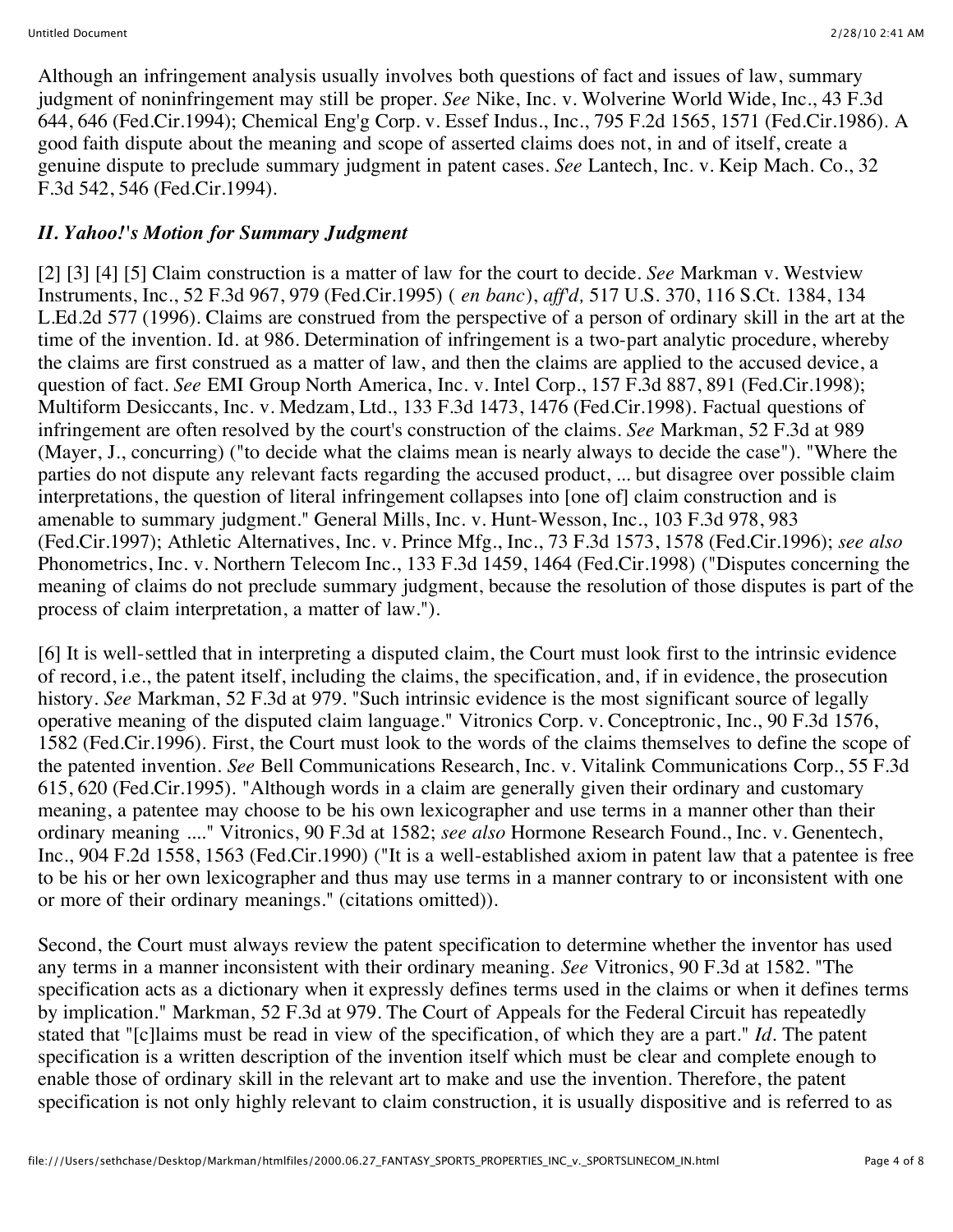"the single best guide to the meaning of a disputed term." Vitronics, 90 F.3d at 1582.

Third, the Court should also consider the patent's prosecution history, if, as here, it is in evidence. *See* Markman, 52 F.3d at 980. The prosecution history is essentially the complete record of the proceedings before the PTO, and as such, the prosecution history is often of critical significance in claim construction. *See id.* An analysis of the prosecution history may include any express representations made by the applicant regarding the scope of the claims and an examination of any of the prior art cited. *See* Vitronics, 90 F.3d at 1583; Autogiro Co. of America v. United States, 181 Ct.Cl. 55, 384 F.2d 391, 399 (1967). It is appropriate for the Court to consider not only the changes made during prosecution, but also the reason for the changes. *See* Insta-Foam Prods., Inc. v. Universal Foam Sys., Inc., 906 F.2d 698, 703 (Fed.Cir.1990) ("A close examination must be made as to not only what was surrendered, but also the reason for such a surrender."). Prosecution history "limits the interpretation of claim terms so as to exclude any interpretation that was disclaimed during prosecution." Southwall Techs. Inc. v. Cardinal IG Co., 54 F.3d 1570, 1576 (Fed.Cir.1995) (holding that statements made during the prosecution history may commit the applicant to a particular meaning for a patent term, which meaning is then binding in litigation).

[7] In most disputes over claim construction, an analysis of the intrinsic evidence alone will resolve any ambiguities. Reliance on extrinsic evidence FN1 is improper except in circumstances where analysis of the intrinsic evidence leaves the disputed claim term unclear. *See* Bell & Howell Document Mgmt. Prods. Co. v. Altek Sys., 132 F.3d 701, 705-06 (Fed.Cir.1997); Pall Corp. v. Micron Separations, Inc., 66 F.3d 1211, 1216 (Fed.Cir.1995). In Key Pharmaceuticals v. Hercon Laboratories Corp., 161 F.3d 709 (Fed.Cir.1998), the Court of Appeals for the Federal Circuit noted that this "court has made strong cautionary statements on the proper use of extrinsic evidence," and further clarified that "[w]hat is disapproved of is an attempt to use extrinsic evidence to arrive at a claim construction that is clearly at odds with the claim construction mandated by the claims themselves, the written description, and the prosecution history, in other words, with the written record of the patent." Id. at 716.

FN1. "Extrinsic evidence consists of all evidence external to the patent and prosecution history, including expert and inventor testimony, dictionaries, and learned treatises." Markman, 52 F.3d at 980.

[8] [9] Yahoo! is not requesting a complete construction of the term "bonus points." Yahoo! is asking the Court to determine that, regardless of how the term "bonus points" is defined, it cannot be defined to include concepts or scoring that were disclosed in the 1987 Fantasy Football Magazine prior art reference. *See* Vivid Technologies, Inc. v. American Science & Eng'g, 200 F.3d 795, 803 (Fed.Cir.1999) ("[O]nly those terms need be construed that are in controversy, and only to the extent necessary to resolve the controversy"). The construction issue before the Court, therefore, is a narrow one.FN2

FN2. FSPI argues that the early stage of the proceedings and the resulting lack of discovery prevents the Court from construing the claim at this stage in the litigation. The Federal Circuit has given courts discretion to set the time for claim interpretation. *See* Sofamor Danek Group, Inc. v. DePuy-Motech, Inc., 74 F.3d 1216, 1221 (Fed.Cir.1996); *see also* Vivid Techs. Inc. v. American Science & Eng'g, Inc., 997 F.Supp. 93, 95 (D.Mass.1997) (holding that claim construction prior to discovery was appropriate, reasoning that claim construction early in the management of a case may enable the parties and the court to focus discovery in a way that makes more efficient use of party and court resources as the case proceeds). As the Court is able to resolve this Motion for Summary Judgment of Noninfringement based on the intrinsic evidence alone, additional discovery is not needed, and the public record of the patent likely will not change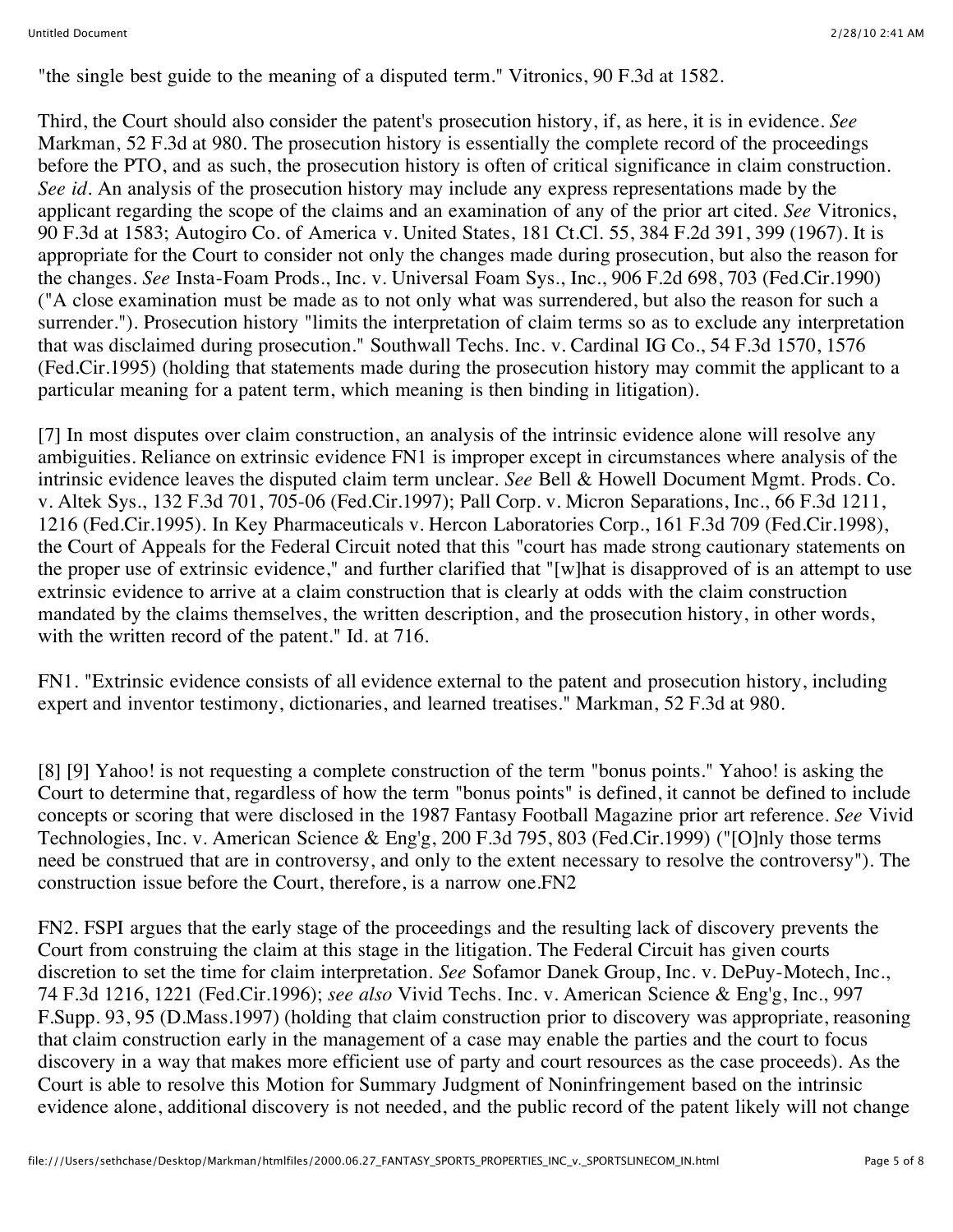between filing and trial. Further, the scoring of the games at issue is already disclosed on Yahoo!'s website. *See* Yahoo! Sports Fantasy Football (visited Dec. 12, 1999) < http:www.yahoo.com/football/frules>.

[10] To demonstrate that the accused games literally infringe claim 1 of the '603 patent, FSPI must establish that Yahoo!'s system contains every limitation of the claim. *See* Lemelson v. United States, 752 F.2d 1538, 1551 (Fed.Cir.1985). "It is also well settled that each element of a claim is material and essential," *id.,* and "the failure to meet a single limitation is sufficient to negate infringement of the claim." Laitram Corp. v. Rexnord, Inc., 939 F.2d 1533, 1535 (Fed.Cir.1991). Accordingly, if Yahoo!'s system does not include the award of "bonus points" as stated in claim 1 of the '603 patent, or, in the alternative, if Yahoo!'s scoring algorithm includes only scoring as disclosed in the 1987 Fantasy Football Game prior art, then Yahoo!'s system does not infringe on the '603 patent. *See* Lemelson v. General Mills, Inc., 968 F.2d 1202, 1208 (Fed.Cir.1992) (holding that absent sufficient evidence to support the conclusion that the accused device is distinguishable from the prior art, the accused device could not be found to meet all of the limitations in the patent at issue, either literally or by the doctrine of equivalents). If Yahoo!'s accused products do not incorporate the "bonus points" limitation as recited in claim 1, then Yahoo! cannot, as a matter of law, be found to infringe any claim of the '603 patent.FN3

FN3. It is well established that where independent claims are not infringed, there can be no infringement of the dependent claims. *See* Wahpeton Canvas Co., Inc. v. Frontier, Inc., 870 F.2d 1546, 1553 (Fed.Cir.1989) ("It is axiomatic that dependent claims cannot be found infringed unless the claims from which they depend have been found to have been infringed."). Therefore, the Court need only address the independent claim at issue in order to resolve this case completely.

The '603 patent itself defines the term "bonus points." As stated in *Markman,* "[t]he specification acts as a dictionary when it expressly defines terms used in the claims or when it defines terms by implication." Markman, 52 F.3d at 979. The specification states that "bonus points" are points awarded in addition to "computerized football points ... awarded for touchdowns, field goals, and points after touchdowns." Col. 13, ll. 20-22. The specification states explicitly that "bonus points *also* are awarded *based upon the difficulty of the play.*" Col. 13, ll. 22-23 (emphasis added). Factors contributing to the level of difficulty include "yardage and the rarity of the play." Col. 13, ll. 24-25. The patent states that players in the first and second groups are awarded bonus points based on "1.5 times the normal value for that score." Col. 14, ll. 7-8; *see also* col. 13, ll. 50-51.

The prosecution history in this case, however, is the most relevant piece of intrinsic evidence pertaining to the construction of "bonus points." In allowing the independent claim at issue, the PTO explicitly stated that the claim was allowable over the prior art, including the 1987 Fantasy Football magazine, because "the Examinerfails to find reference to the award of bonus points for players of first and second groups in the prior art." Office Action, at 11. In their response amendment, the applicants incorporated the "bonus points" limitation into the amended claims and did not refute the conclusion that "bonus points" as used in the claims of the '603 patent were not disclosed in the 1987 Fantasy Football Magazine prior art. *See* Amendment, at 2, 6.

There is no reference whatsoever to either bonus points or to "miscellaneous points" in Sandbox's 1998 Full Fantasy Football game. As the remaining claims of the '603 patent were allowed solely because the reference to bonus points served as the distinguishing factor from the prior art, Sandbox's 1998 Full Fantasy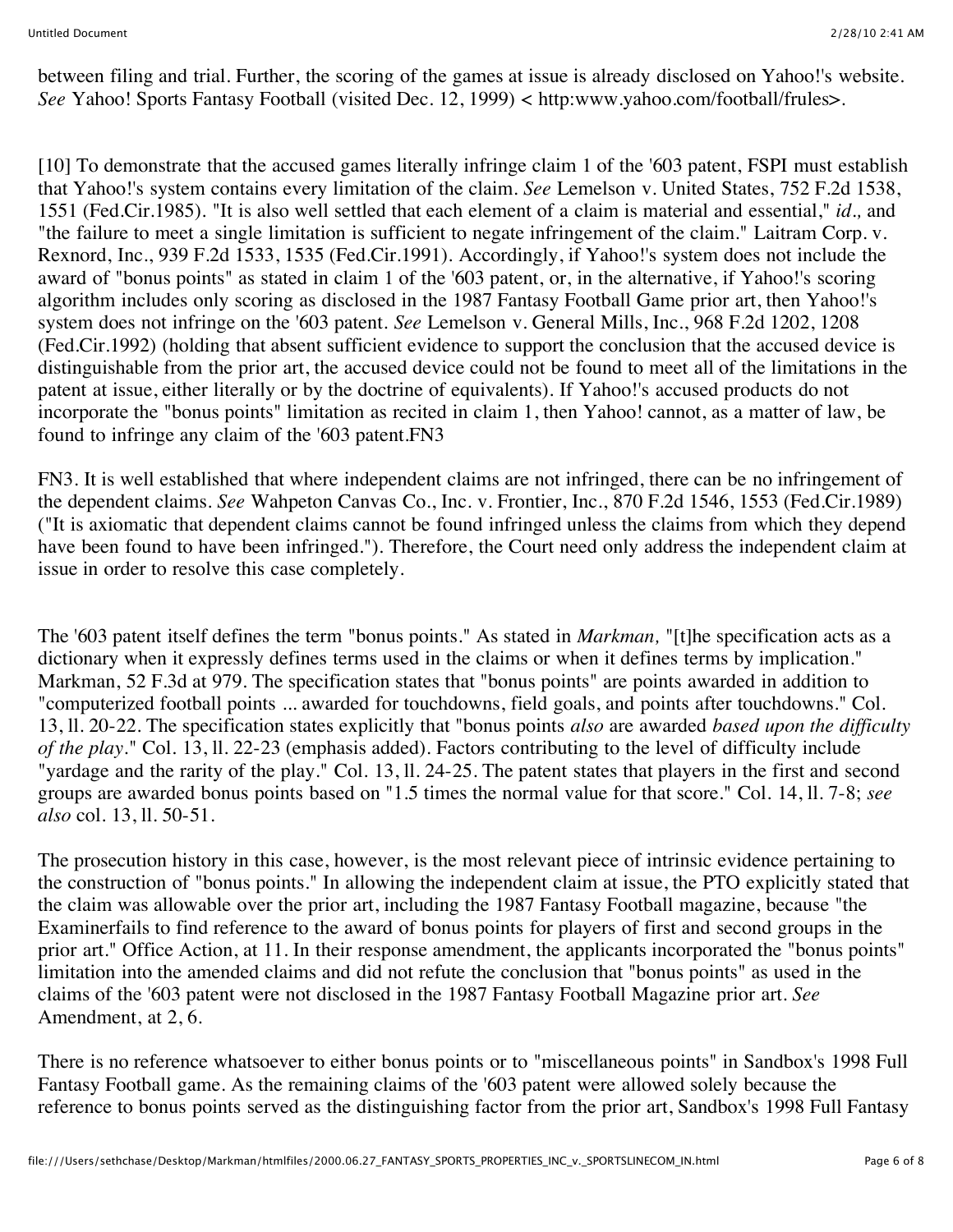Football game does not infringe on the '603 patent because the Sandbox game does not award bonus points. Therefore, summary judgment is appropriate with regard to Sandbox's 1998 Full Fantasy Football game.

The Yahoo! 1999 Fantasy Football game includes the award of "miscellaneous points" to kickers who throw touchdowns: "Points coming from categories not normally associated with a player's position (e.g., a kicker who throws a touchdown pass) are called miscellaneous points and are indicated by an  $*$  to the right of a player's point total." Yahoo! Sports Fantasy Football (visited Dec. 12, 1999) <http: www.yahoo.com/ football/ frules>. The mere placement of an \* by points received does not change the value of the points. The "miscellaneous points" are not even mentioned in the scoring section of the Yahoo! Fantasy Football Rules and Instructions and are only mentioned in the "Roster Notes" section of the Rules and Instructions. *See* id. Yahoo! states that the "miscellaneous points" Yahoo! awards a kicker "scoring a touchdown" are exactly 6 points, the same points awarded to any player scoring a touchdown. The prior art 1987 Fantasy Football Magazine only awards "basic" scoring points-and in this case, a kicker would receive, the same as any other player, 6 points for scoring a touchdown. *See* Yahoo!'s Exh. C, at 2.FN4 The '603 patent specification states that a kicker may receive "bonus points" for scoring a touchdown, and "[t]he number of bonus points are based on 1.5 times the normal value for that score." Col. 14, ll. 6-8. Unlike the designation of "miscellaneous points" in the 1999 Yahoo! Fantasy Football game, the "bonus points" in the '603 patent are awarded *in addition* to the normal points for a scoring play.

FN4. FSPI argues that "[p]oints awarded to a kicker for scoring a touchdown are not disclosed in the prior art *Fantasy Football Magazine.*" FSPI's Brief, at 8. However, this assertion is based on the declaration of Patrick Hughes, FSPI's president, *see* id., and is contradicted by the plain language of the 1987 Fantasy Football Magazine.

FSPI's argument with regard to "bonus points" awarded for total yardage obtained similarly fails, as this method of scoring was clearly referenced in the 1987 Fantasy Football Magazine prior art. The prior art discusses the use of a "distance scoring" method, awarding points for yardage as well as scoring, and using a system to include every yard of total offense instead of a graduated scale. *See* Yahoo!'s Exh. C, at 2. In the prosecution history, the PTO specifically stated that the prior art references, including the 1987 Fantasy Football Magazine, did not award "bonus points for players of first and second groups," therefore these points based on yardage were not contemplated as bonus points. *See* Office Action, at 11. Similar claims initially raised by FPSI before the PTO, such as those based on the distance scoring method, were rejected for obviousness. *See* id. at 9.

In this case, "bonus points" are defined in the '603 patent itself, and the definition is further limited by the prosecution history, which essentially states that the scoring methods referenced in the prior art 1987 Fantasy Football Magazine are not bonus points as contemplated by claim 1 of the '603 patent. Yahoo!'s 1999 Fantasy Football game's reference to "miscellaneous points" is only applied as a label for purposes of the roster, and the regular points for scoring are still awarded for the plays. As Yahoo!' s 1999 Fantasy Football game does not award bonus points as described in the claim language of the '603 patent, summary judgment is appropriate. Yahoo!' s scoring algorithm contains no elements that are not present in the prior art 1987 Fantasy Football Magazine, so there can be no infringement of the '603 patent. The Sandbox 1998 Full Fantasy Football game does not infringe on the '603 patent as there is not even a reference to "bonus points" or their equivalent in the scoring. Both Yahoo!'s 1999 Fantasy Football game and Sandbox's 1998 Full Fantasy Football game award 6 points to a kicker who scores a touchdown, while the '603 patent awards bonus points in the amount of 1.5 times the normal value for that score in addition to the score for